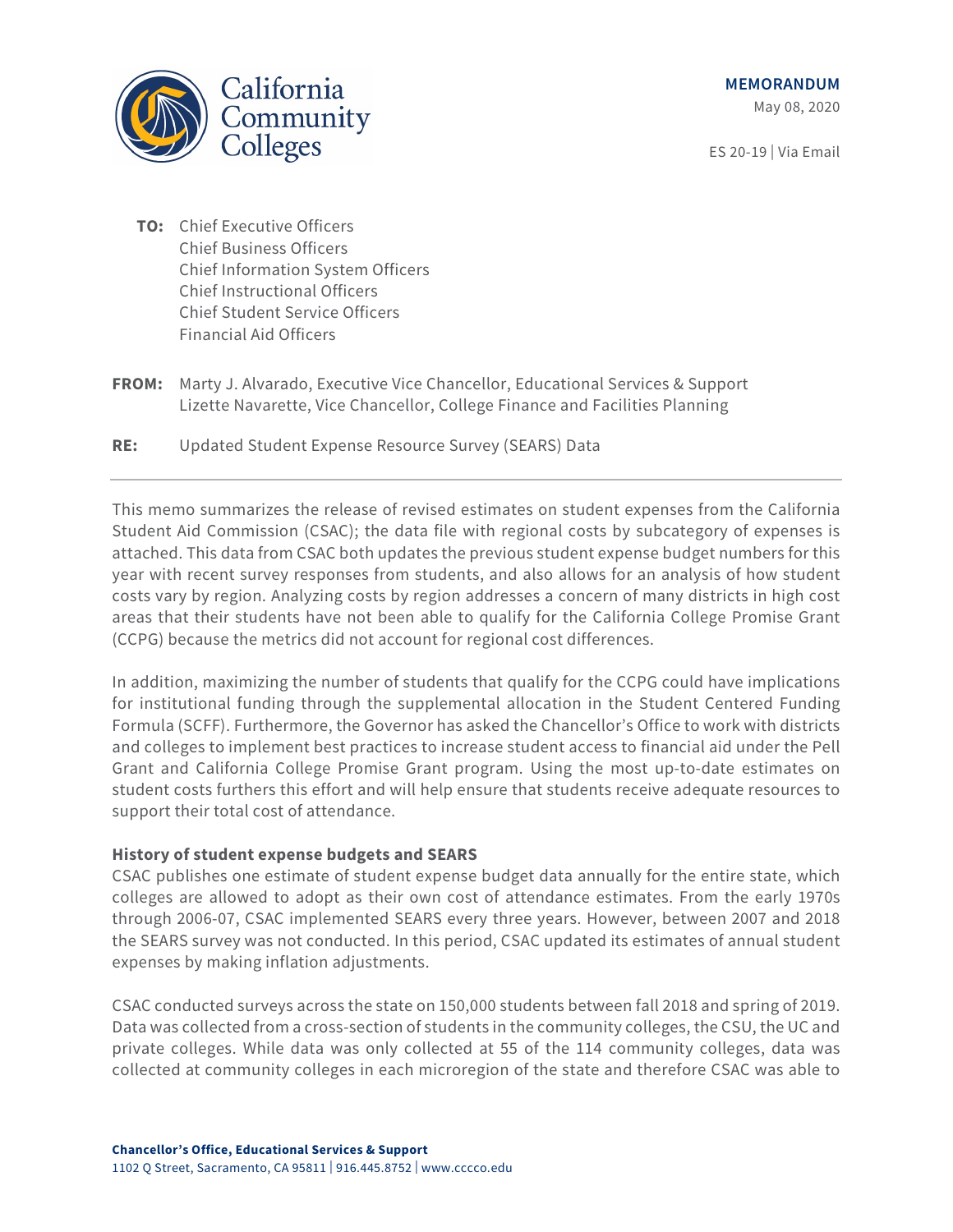produce reliable regional estimates for the community college sector (over 80,000 community college students were surveyed).

## **Release and Summary of California Community College Data**

SEARS data for the California Community College sector was recently sent to the Chancellor's Office in a raw unanalyzed format. This data shows expenses in the following categories: books and supplies, food, housing, transportation, and personal/miscellaneous. (Colleges add tuition/fee information to these non-tuition cost estimates to round out their student budgets.) Data are given for students living with parents, living on campus, and living off campus and are broken out by 15 microregions.

The Chancellor's Office worked in coordination with The Institute for College Access and Success (TICAS) to analyze this data and compare it to the reported student expense budgets used by the colleges in 2019. This analysis revealed that many colleges' individual estimates of student cost were below the regional averages derived from the survey data. While adequate responses were collected to compile a regional analysis, there were not enough responses to break down this analysis to the individual college or district level. While the SEARS data shows higher student costs in many of the regions, it shows lower costs for others. Colleges in these regions may have more reliable methods for assessing student Cost of Attendance (COA) and may choose to use those instead of the SEARS data.

### **Impact of Updated Data on Fee Waivers**

Utilizing the updated student expense budget estimates could have a direct effect on the number of students who qualify for the California College Promise Grant (CCPG), formerly known as the BOG fee waiver. The CCPG waives enrollment fees for students that demonstrate at least \$1,104 in unmet financial need. Financial need is the difference between a student's expected family contribution, based on the FAFSA or California Dream Act Application, and the COA at a college. Changes to the COA will have an impact on whether a student has at least \$1,104 in unmet need.

### **Impact on Institutional Funding**

The Student Centered Funding Formula, passed by the Legislature in 2018, once fully implemented will fund community college districts in part based on the number of CCPG students enrolled and the number of successful educational outcomes achieved by those students. Therefore, if colleges and districts increase the number of students who receive a CCPG, this action could have a direct and positive effect on the amount of funds the district receives through the supplemental allocation and the student success allocation of the Student Centered Funding Formula. More information about the Student Centered Funding Formula can be found [here.](https://www.cccco.edu/About-Us/Chancellors-Office/Divisions/College-Finance-and-Facilities-Planning/Student-Centered-Funding-Formula)

### **Use of SEARS data**

As reported by CSAC, the SEARS data is the only source of statewide cross-segment estimates of student's expenses and resources to attend college. Within the CCCs, SEARS is also the primary data source used to calculate the annual student expense budget, which estimates how much students spend for living and school related expenses in addition to tuition/fees for students living with parents, students living on-campus, or students living off-campus.